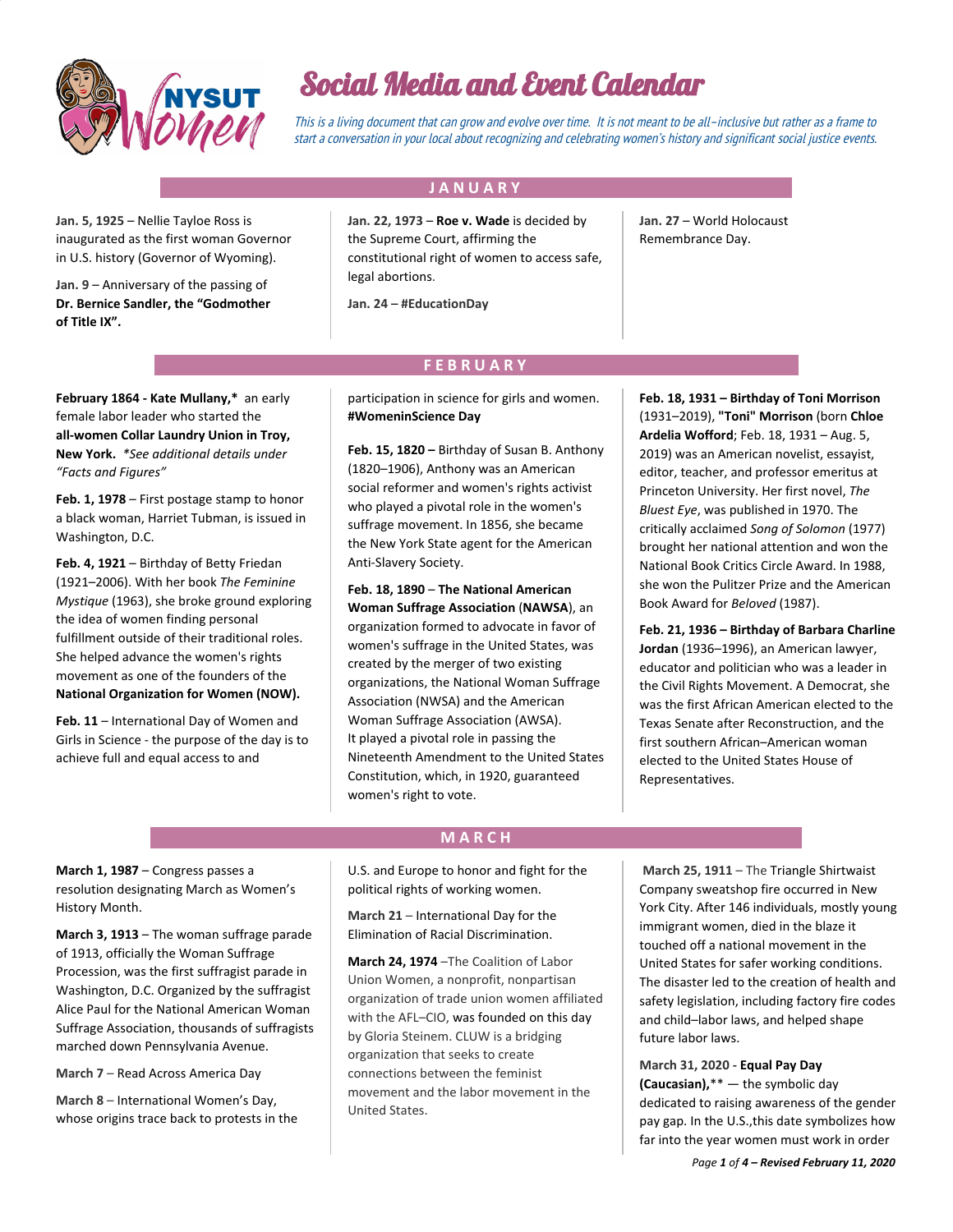to earn what men earned in the previous year. The exact day differs year by year. **(See additional days listed below)**



# Social Media and Event Calendar

## **A P R I L .**

#### **April 2** – World Autism Awareness Day

**April 17** – Equal Pay Day is the approximate day the typical woman must work into the New Year to equal what the typical man earned at the end of the previous year. The gap is far wider for women of color as compared to white, non–Hispanic men, and among mothers as compared to fathers.

**April 22, 2020** – Administrative Professionals Day

**April** – **International Girls in ICT Day**, an initiative backed by all ITU Member States in ITU Plenipotentiary Resolution 70 (Rev. Dubai, 2018), aims to encourage and empower girls and young women to consider studies and careers in the growing field of ICTs, enabling both girls and technology companies to reap the benefits of greater female participation in the ICT sector. International Girls in ICT Day is celebrated

every year on the fourth Thursday of April and will next be observed on **April 23, 2020**.

**April 25** – Take Your Child to Work Day (April 28, 1993) – First "Take Our Daughters to Work" Day, sponsored by the Ms. Foundation, occurred. In 2003 it was changed to "Take Our Daughters and Sons to Work" Day.

**April 28** – Workers' Memorial Day

**M A Y .**

**May 6 –** National Nurses Day

**May 4 to May 8, 2020 –** Teacher Appreciation Week

**May 7 –** National Teachers Day

**May 9 –** National School Nurse Day

**May 15, 1869 –** The National Woman Suffrage Association was founded by Susan B. Anthony and Elizabeth Cady Stanton.

The group's goal was to achieve the vote through a Congressional amendment, and address other women's rights issues.

**May 15, 1970** – Anna Mae Hays and Elizabeth P. Hoisington officially receive their ranks as U.S. Army Generals, becoming the first women to do so.

**May 15, 1837 –** The birthday of Madeleine Jana Korbel Albright, the first female United States Secretary of State in U.S. history. She served from 1997 to 2001 under President Bill Clinton.

**May 20–21, 1932** – Amelia Earhart made the first transatlantic solo flight by a woman.

**May 29, 1943** – "Rosie the Riveter" by Norman Rockwell appears on the cover of the *Saturday Evening Post.*

**June 10, 1963** – **The Equal Pay Act** was passed. The act amended the Fair Labor Standards Act and aimed to abolish gender–based wage disparity.

**June 16, 1963** – Soviet cosmonaut Valentina Tereshkova became the first woman to travel into space in the spacecraft Vostok 6, which completed 48 orbits in 71 hours. She was later named a Hero of the Soviet Union and was twice awarded the Order of Lenin. Two decades later, **in June 1983, Sally Ride became the first United States woman launched into space aboard the shuttle** *Challenger* **in June 1983.**

# **J U N E .**

**June 23, 1972 –** Title IX of the Education Amendments of 1972 was signed by President Nixon, one of the most important legislation initiatives passed for women and girls since women won the vote in 1920. The legislation guaranteed equal access and opportunity for female and male students in nearly all aspects of the U.S. education system.

**June 30, 1966 – The National Organization for Women (NOW)** is founded. The group was organized in June by 28 women at the Third National Conference of Commissions on the Status of Women (the successor to the [Presidential Commission on the Status](https://en.wikipedia.org/wiki/Presidential_Commission_on_the_Status_of_Women) [of Women](https://en.wikipedia.org/wiki/Presidential_Commission_on_the_Status_of_Women)).

 **June 30 – (Equal Rights Amendment)** The ERA is passed by Congress in 1972 but fell three states short of the 38 needed for ratification by a June 30, 1982, deadline. The amendment states that "Equality of rights under the law shall not be denied or abridged by the United States or by any state on account of sex."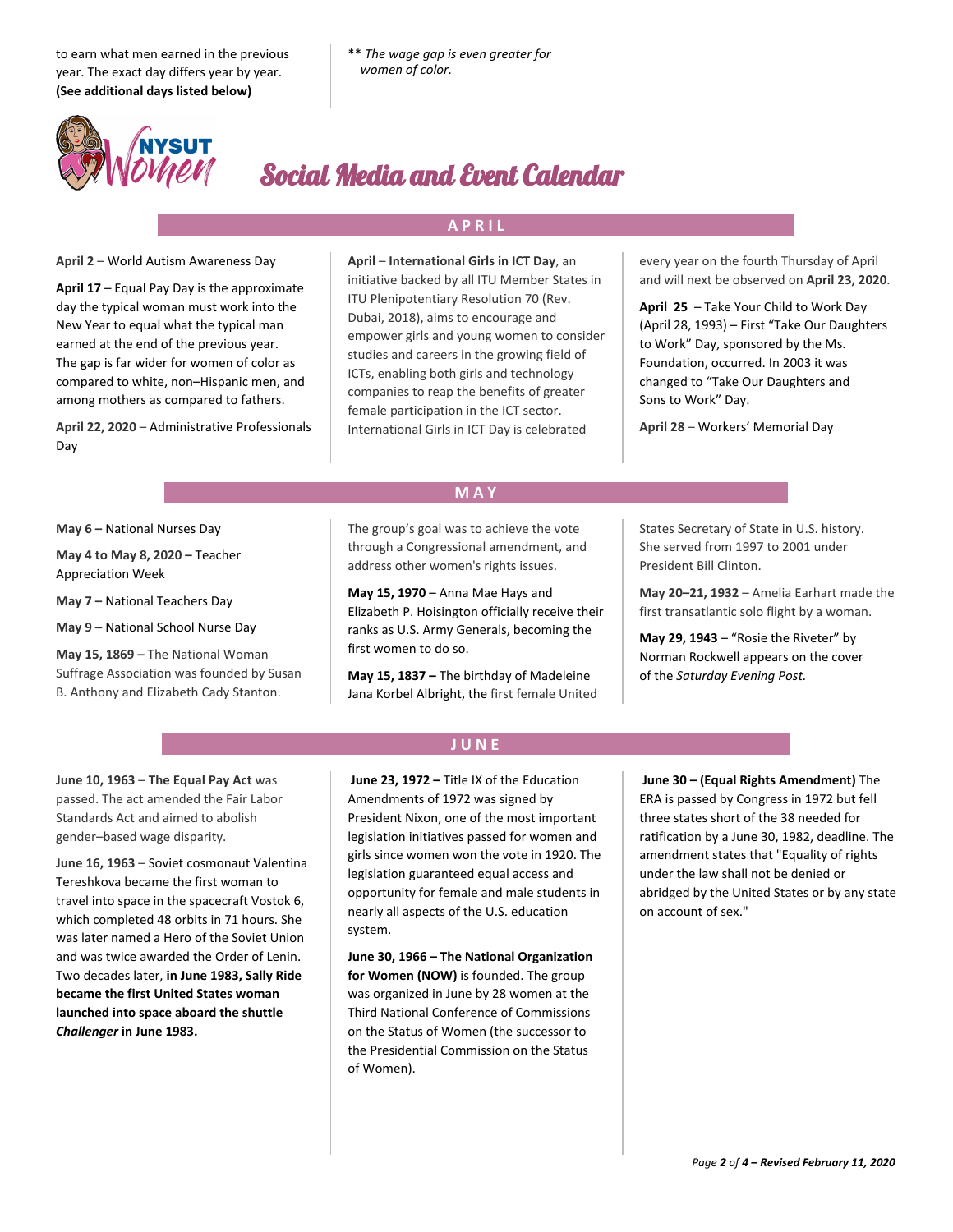

# Social Media and Event Calendar

**July 2, 1964** – President Lyndon Johnson signs the Civil Rights Act, a landmark U.S. civil rights and labor law that outlaws discrimination based on race, color, religion, sex, or national origin. It also prohibits unequal application of voter registration requirements, racial segregation in schools, employment and public accommodations.

 **July 7, 1981** – President Ronald Reagan nominates Sandra Day O'Connor as the first female Supreme Court Justice.

**July 12, 1972** – Shirley Chisholm receives enough votes at the Democratic Convention, becomes the first black candidate for president of the United States.

**July 17, 1862** – **Ida** Bell **Wells** (July 16, 1862 — March 25, 1931), better **known** as **Ida B**. **Wells**, was an African-American journalist, abolitionist, an accomplished suffragist and feminist who led an anti-lynching crusade in the United States in the 1890s. She went on to found and become integral in groups striving for African-American justice.

**J U L Y .**

**July 18** – #Mandela Day #NelsonMandelaDay **Nelson Mandela International Day** (or **Mandela Day**) is an annual international day in honor of Nelson Mandela, celebrated each year on July 18, Mandela's birthday. Mandela Day is a global call to action that celebrates the idea that each individual has the power to transform the world, the ability to make an impact.

**July 19–20, 1848** – Elizabeth Cady Stanton and Lucretia Mott spearhead the first women's rights convention in American history. More than 300 women and men come to Seneca Falls, New York, to protest the mistreatment of women in social, economic, political, and religious life. This marks the first public meeting that called for women's voting rights.

**July 30** – World Day Against Human Trafficking. The U**nited Nations World Day** against **Trafficking** in Persons was established to raise awareness of the plight of **human trafficking** victims, and promote and protect their rights.

**August 2 – National Coloring Book Day**. NYSUT Women's Committee Coloring Book: [www.nysut.org/news/2017/march/be-the-u](https://www.nysut.org/news/2017/march/be-the-union-an-inspirational-coloring-book) [nion-an-inspirational-coloring-book](https://www.nysut.org/news/2017/march/be-the-union-an-inspirational-coloring-book)

**Aug. 5, 2010 – Elena Kagan** is confirmed as an Associate Justice of the Supreme Court of the United States. Kagen was nominated by President Barack Obama on May 10, 2010, and became the fourth woman to serve as a Supreme Court Justice.

**Aug. 6, 2009 – Sonia Maria Sotomayor** is confirmed as an Associate Justice of the Supreme Court of the United States. Sotomayor was appointed by President

## **A U G U S T .**

Barack Obama in May 2009 and has the distinction of being the first justice of [Hispanic](https://en.wikipedia.org/wiki/Hispanic) descent, and the first [Latina](https://en.wikipedia.org/wiki/Latina).

**Aug. 18, 1920 – The 19<sup>th</sup> amendment to** the U.S. Constitution grants women the right to vote.

**Aug. 26, 1935 – Geraldine Anne** "**Gerry**" **Ferraro** (1935–2011) is born. Ferraro was an American attorney and Democratic Party politician who served in the United States House of Representatives. In 1984, she became the first female vice presidential candidate representing a [major](https://en.wikipedia.org/wiki/Major_party) [American](https://en.wikipedia.org/wiki/Political_parties_in_the_United_States) [political party](https://en.wikipedia.org/wiki/Political_parties_in_the_United_States)**.**

**Aug. 26 –** Women's Equality Day is celebrated in the United States to commemorate the 1920 adoption of the Nineteenth Amendment to the United States Constitution, which prohibits the states and the federal government from denying the right to vote to citizens of the United States on the basis of sex. It was first celebrated in 1973 and is proclaimed each year by the United States President.

### **Sept. 2, 1948 – Sharon Christa McAuliffe** (1948–1986) was one of seven crew members killed in the Space Shuttle *Challenger* disaster. A social studies teacher at Concord High School in [New Hampshire](https://en.wikipedia.org/wiki/New_Hampshire), McAuliffe was selected from more than 11,000 applicants to participate in the NAS[A](https://en.wikipedia.org/wiki/Teacher_in_Space_Project)

[Teacher in Space Project;](https://en.wikipedia.org/wiki/Teacher_in_Space_Project) she would have been the first teacher in space. On Jan. 28, 1986, the shuttle broke apart 73 seconds after launch. After her death, schools and scholarships were named in her honor, and in 2004, she was posthumously awarded the Congressional Space Medal of Honor.

**S E P T E M B E R .**

**Sept. 17** – Constitution/Citizenship Day **Sept. 21** – International Day of Peace **Sept. 25, 1981** – Sandra Day O'Connor is sworn in as the first female U.S. Supreme

Court Justice.